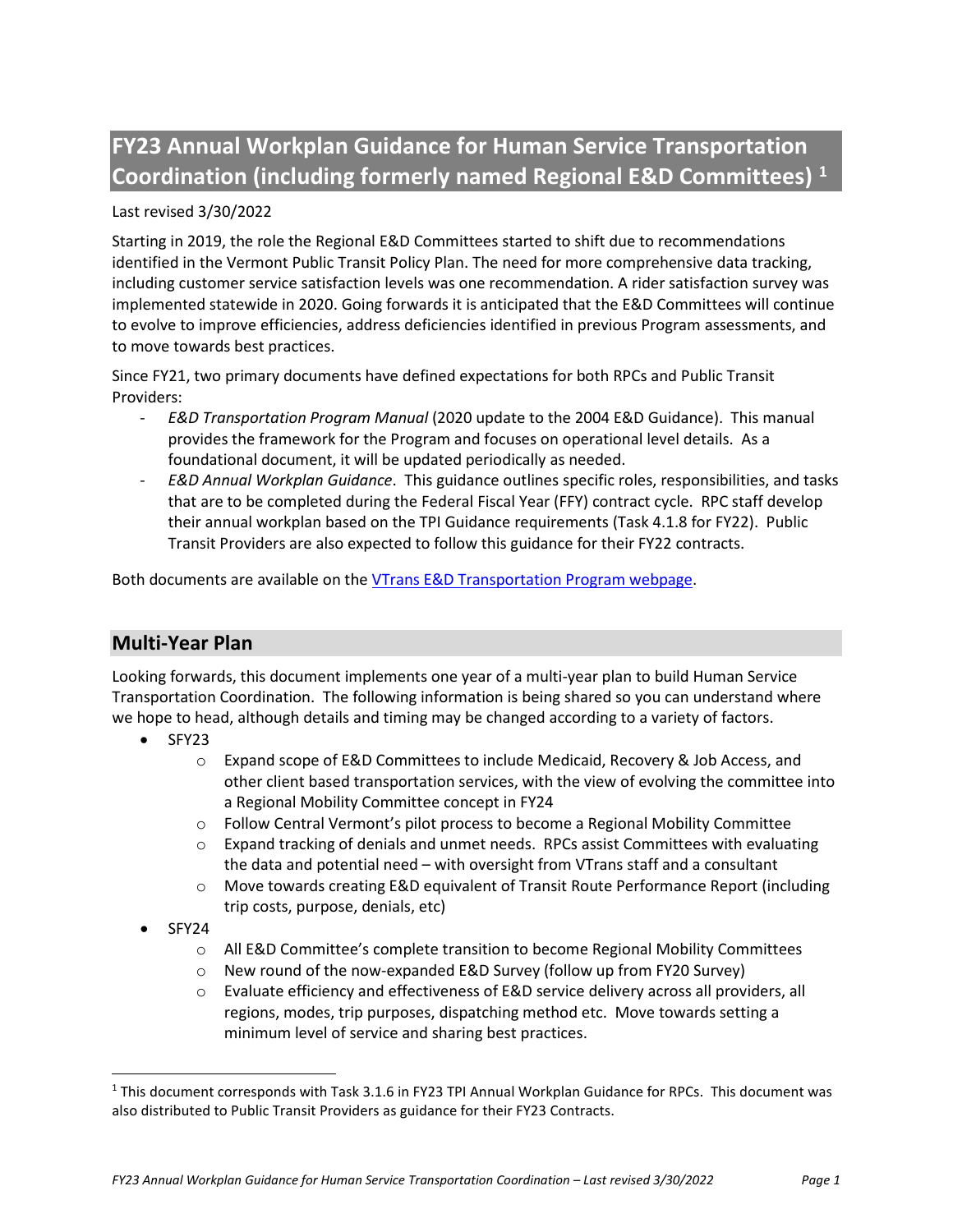- SFY25
	- o Follow up from the FY24 survey
	- o Participate in the combined Public Transit Policy Plan and Human Services Transportation Coordination Plan Update

| <b>FY23 Tasks and Deliverables</b> |                                                                                               |
|------------------------------------|-----------------------------------------------------------------------------------------------|
| Contact                            | Ross MacDonald (Public Transit Program Manager) at Ross.Macdonald@vermont.gov<br>802.522.7120 |
|                                    | Katharine Otto (Planning Coordinator) at Katharine.Otto@vermont.gov 802.917.3451              |

RPCs shall work with the regional transit provider to organize and facilitate Regional E&D (elders and persons with disabilities) Committees. These committees shall meet at least 4 times a year. All RPCs shall be the lead agency for these meetings. RPCs are responsible for ensuring these meetings take place and engage the full spectrum of providers of services and representatives of those needing rides.

An important consideration at these meetings shall be to identify gaps in the availability and connectivity of the transportation systems. Additionally, these meetings should provide the opportunity to facilitate discussions amongst public transit providers and their partners to develop infrastructure and operational solutions to provide the public and underserved populations (including elders and persons with disabilities) with adequate access to essential services.

Continuing work from 2021 and 2022, the RPCs will continue to work with the regional transit providers and E&D partners to update a regionally specific E&D Committee annual workplan and associated goals and objectives, utilizing the workplan template provided by the VTrans Public Transit section. Workplan items could include:

- Defining the roles and responsibilities of the committee
- Developing a "How to add a new partner 101"
- Developing a mission statement
- Developing a "Welcome packet" or Ride Guide for new riders/clients
- Evaluating existing membership and identifying opportunities to add riders or local groups
- Developing an E&D service area map

Additionally, the RPCs will assist VTrans with the Annual E&D Summit. They will assist with outreach and be a liaison to the E&D committees. Someone from each RPC and Regional Transit Provider must attend the E&D Summit each year.

#### **VTrans Role**

- Review and approve E&D local grant agreements with the Public Transit Providers and Partners
- Maintain and update as needed the E&D Committee Guidance and relevant documents.
- Continue to support E&D Committees with the E&D Ridership Survey follow up.
- Provide information about what basic E&D information needs to be tracked centrally
- Attend E&D Committee meetings to assist with E&D tasks as needed.
- Organize an annual E&D summit with assistance of one lead RPC
- Maintain and update th[e E&D webpage](https://vtrans.vermont.gov/public-transit/E-and-D) and Teams TPI E&D Channel
- Provide guidance on potential ways to expand scope of E&D Committees to include Medicaid, Recovery & Job Access, and other client based transportation services, with the view of evolving the committee into a Regional Mobility Committee concept in FY24. This can include helping the committees to make connections with other programs within the region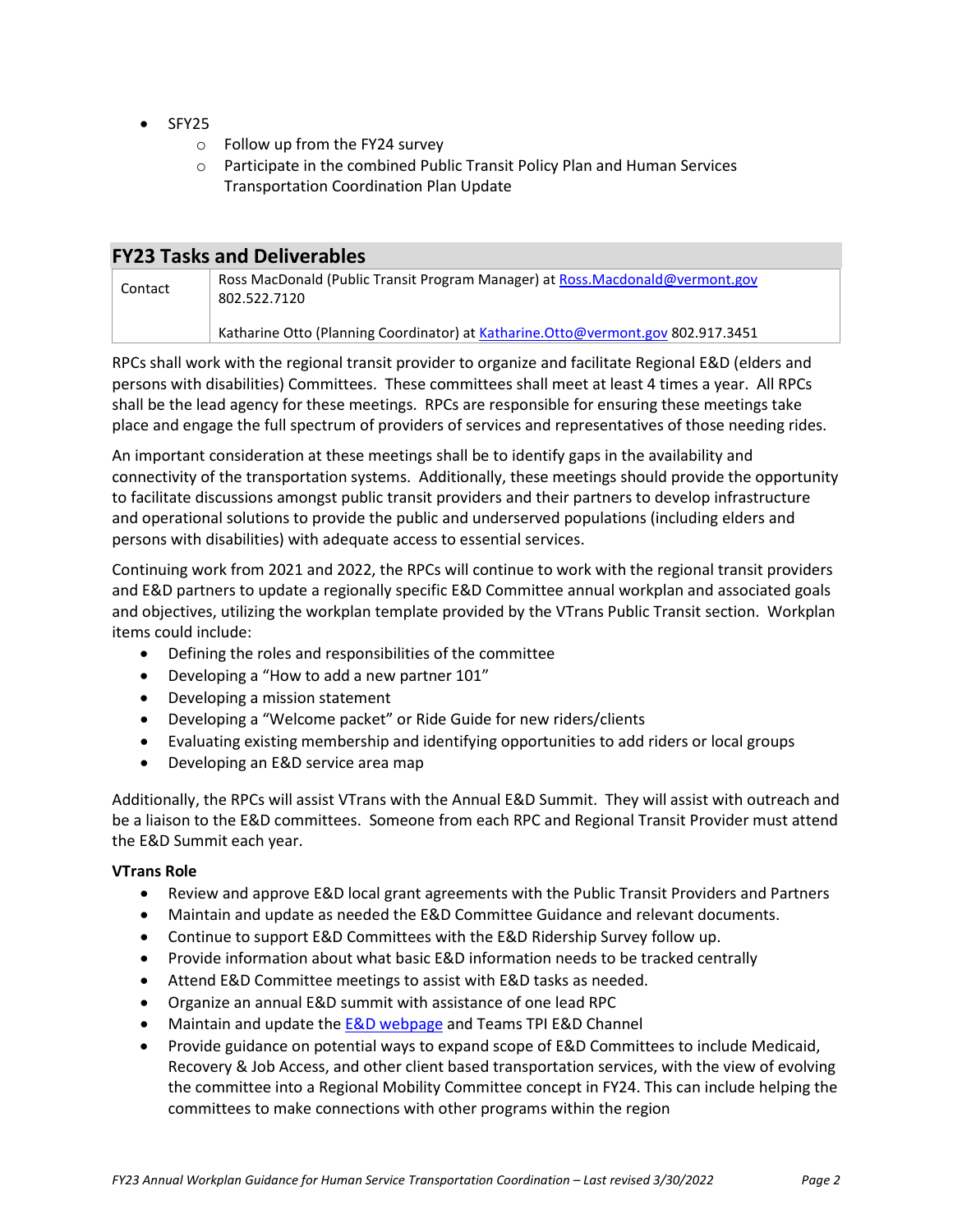- Share information about Central Vermont's pilot process to become a Regional Mobility Committee
- With assistance from a consultant, provide oversight and guidance on expanding tracking of denials and unmet needs
- Oversee creation of E&D equivalent of Transit Route Performance Report (including trip costs, purpose, denials, etc)

## **RPC Role**

- Organize and facilitate regular E&D Committee meetings at least 4 times a year.
- Continue to develop and maintain the Regional E&D Committee work plans, goals and objectives.
- Start to expand scope of Regional E&D Committee to include Medicaid, Recovery & Job Access, and other client based transportation services, with the view of evolving the committee into a Regional Mobility Committee concept in FY24
- Follow Central Vermont's pilot process to become a Regional Mobility Committee
- Work with VTrans and Public Transit Provider to expand tracking of denials and unmet needs. RPCs assist Committees with evaluating the data and potential need – with oversight from VTrans staff and a consultant
- Help VTrans with centralized tracking of some E&D basic information
- Ensure compliance with the Vermont Open Meeting Law for meeting announcements, minutes, etc
- Assist VTrans with organizing the annual E&D Summit
- Include your Planning Coordinator and Public Transit Coordinator in E&D related emails, including meeting notices

#### **Public Transit Provider Role (and any E&D partner who directly provides transportation)**

- Provide transportation and track participation per the 2020 E&D Program Manual
- Assist RPCs with regular E&D Committee meetings at least 4 times a year. Provide relevant information needed by the committee, such as updates on usage of the E&D program funds to date.
- Assist RPCs with the development of Regional E&D Committee work plans, goals and objectives.
- Assist RPCs with ensuring compliance with the Vermont Open Meeting Law.
- Assist VTrans with centralized tracking of E&D data, including, but not limited to (Further guidance to be including Attachment E within the Public Transit Provider Grant Agreement):
	- Number of riders broken up by E&D Partners
	- Number of trips based on trip purpose and trip mode
	- Number of denied rides and reason and/or trip purpose constraints
	- Cost per trip, mile, hour by trip purpose and trip mode
	- Rider complaints with subset of driving or customer service related
	- Number of regionally coordinated trips with other Vermont transit providers
	- Number of trips provided with multiple funding sources i.e. Medicaid and E&D
- Increase community outreach and marketing efforts to better educate the public on the E&D program. Invite community members to E&D committee meetings to better understand the transportation needs within the community
- Increase volunteer recruitment efforts to reduce trip costs
- Maximize regional trip coordination through Paratransit Dispatch software technology and statewide shared scheduling databases